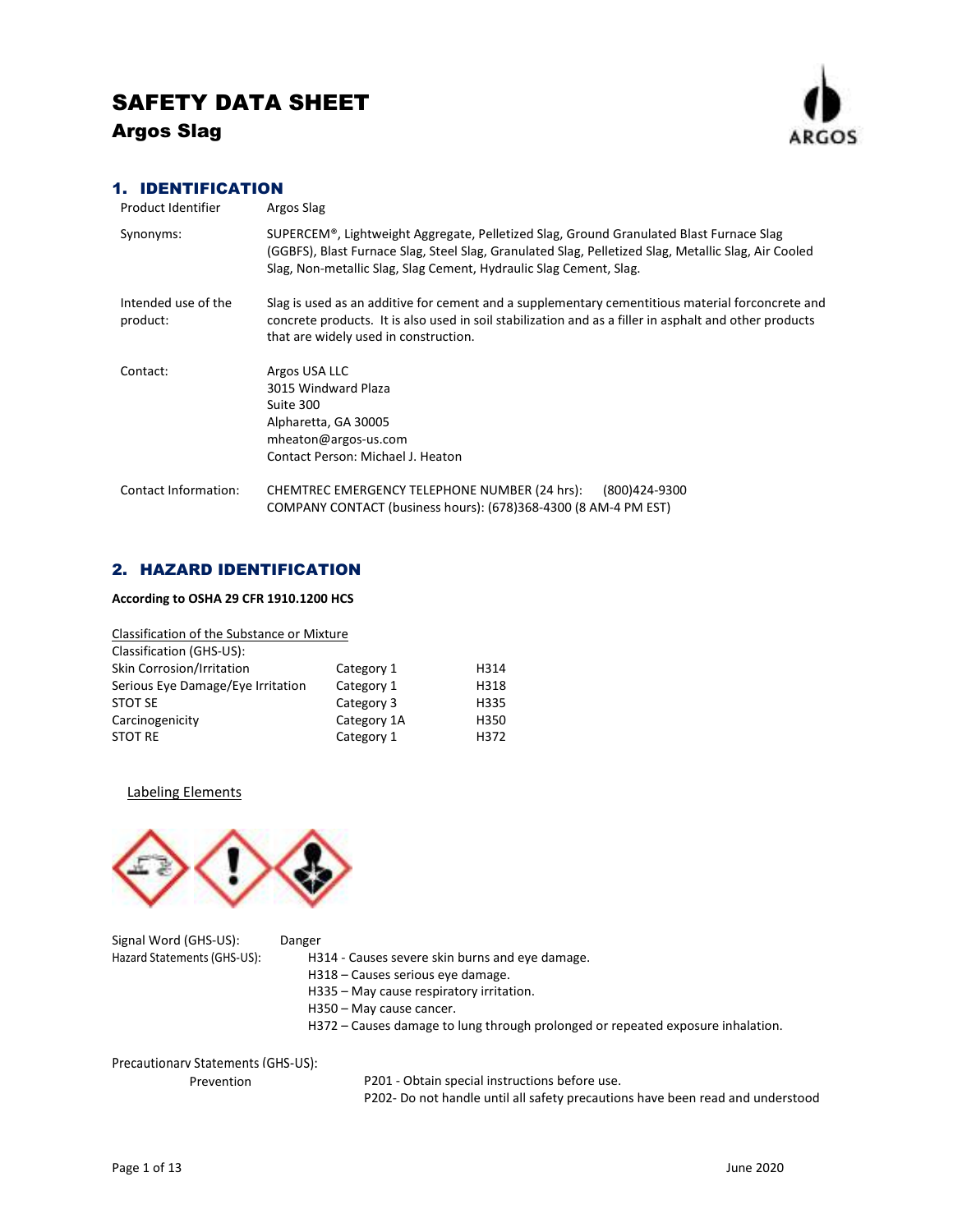

|          | P260 - Do not breathe dust/fume/gas/mist/vapors/spray.<br>P264- Wash thoroughly after handling.<br>P270- Do not eat, drink or smoke when using this product.<br>P271- Use only outdoors or in a well-ventilated area.<br>P280 - Wear protective gloves/protective clothing/eye protection/face protection.                                                                                                                                                                                                                                                                                                            |
|----------|-----------------------------------------------------------------------------------------------------------------------------------------------------------------------------------------------------------------------------------------------------------------------------------------------------------------------------------------------------------------------------------------------------------------------------------------------------------------------------------------------------------------------------------------------------------------------------------------------------------------------|
| Response | P301+P330+P331- If swallowed: Rinse mouth. Do not induce vomiting.<br>P303+361+353 - If on skin (or hair): Take off immediately all contaminated clothing.<br>Rinse with water/shower.<br>P304+P340- If inhaled: Remove person to fresh air and keep comfortable for<br>breathing.<br>P305+P351+P338- If in eyes: Rinse cautiously with water for several minutes.<br>Remove contact lenses if present and easy to $do$ – continue rinsing.<br>P308+P313- If exposed or concerned: Get medical attention/advice.<br>P310-Immediately call a poison center or doctor<br>P363- Wash contaminated clothing before reuse. |
| Storage  | P403+P233- Store in a well-ventilated place. Keep container tightly closed                                                                                                                                                                                                                                                                                                                                                                                                                                                                                                                                            |
| Disposal | P501- Dispose of contents/container in accordance with<br>local/regional/national/international regulations.                                                                                                                                                                                                                                                                                                                                                                                                                                                                                                          |

Hazards Not Otherwise Classified: None

## 3. COMPOSITION / INFORMATION ON INGREDIENTS

| Name                        | Product Identifier (Cas#) | % (w/w)    | Classification          |
|-----------------------------|---------------------------|------------|-------------------------|
| Slags, ferrous metal, blast | 65996-69-2                | 90-100     | Not Classified          |
| furnace                     |                           |            |                         |
| Calcium oxide               | 1305-78-8                 | $0 - 30$   | Skin Irr. 1C (H314)     |
|                             |                           |            | Eye Irr. 1 (H318)       |
|                             |                           |            | <b>STOT SE 3 (H335)</b> |
| Silica, amorphous           | 7631-86-9                 | $25 - 50$  | Not Classified          |
| Magnesium oxide             | 1309-48-4                 | $0.1 - 20$ | Skin Irr. 3 (H316)      |
|                             |                           |            | Eye Irr. 2 (H320)       |
|                             |                           |            | <b>STOT SE 3 (H335)</b> |
| Quartz                      | 14808-60-7                | $0.1 - 15$ | Carc. 1A (H350)         |
|                             |                           |            | STOT RE 1 (H372)        |
| Gypsum                      | 13397-24-5                | $0 - 10$   | Not Classified          |
| Aluminum oxide              | 1344-28-1                 | $2 - 15$   | Not Classified          |

## **Chemical Composition Information**

The exact percentage (concentration) of the composition has been withheld as proprietary.

## 4. FIRST AID MEASURES

| Route             | <b>Measures</b>                                                                                                                                                                                                                                                                                                                                                                                                                                                                                    |
|-------------------|----------------------------------------------------------------------------------------------------------------------------------------------------------------------------------------------------------------------------------------------------------------------------------------------------------------------------------------------------------------------------------------------------------------------------------------------------------------------------------------------------|
| <b>Inhalation</b> | Remove victim to fresh air and keep at rest in a position comfortable for breathing. If the individual is not<br>breathing, if breathing is irregular or if respiratory arrest occurs, provide artificial respiration or oxygen by<br>trained personnel. It may be dangerous to the person providing aid to give mouth-to-mouth resuscitation.<br>If unconscious, place in recovery position and get medical attention immediately. Maintain an open airway.<br>Call a poison center or physician. |
| Ingestion         | Never give anything by mouth to an unconscious person. Do not induce vomiting. Rinse mouth with water                                                                                                                                                                                                                                                                                                                                                                                              |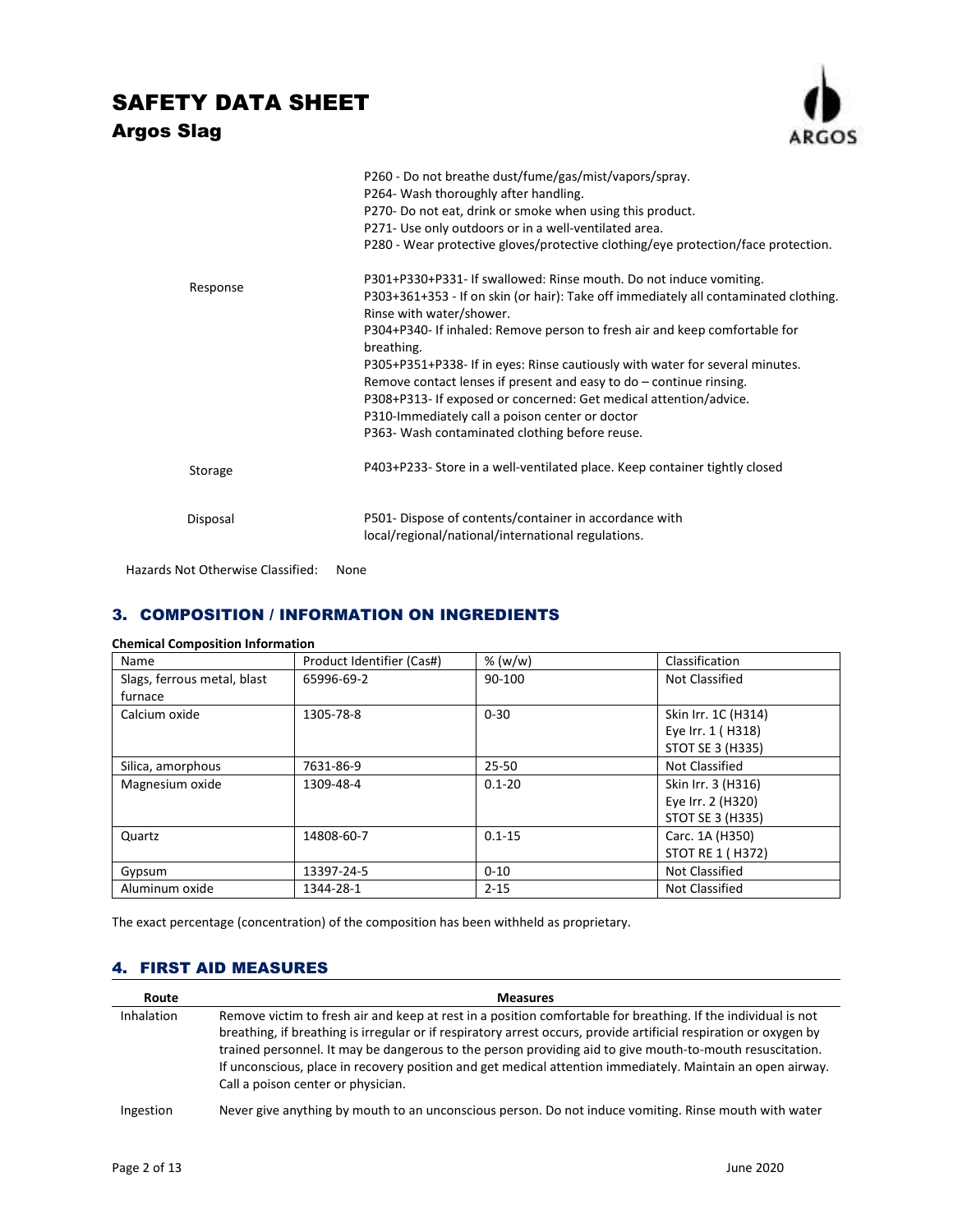## SAFETY DATA SHEET

## Argos Slag



|              | and afterwards drink plenty of water. Get immediate medical attention.                                                                                                                                                                                                                                                                       |
|--------------|----------------------------------------------------------------------------------------------------------------------------------------------------------------------------------------------------------------------------------------------------------------------------------------------------------------------------------------------|
| Eye Contact  | In case of contact get medical attention immediately. Call a poison center or physician. Immediately flush<br>eyes with plenty of water, occasionally lifting the upper and lower eyelids. Check for and remove any<br>contact lenses. Continue to rinse for at least 30 minutes. Chemical burns must be treated promptly by a<br>physician. |
| Skin Contact | Wash off with plenty of water. Remove contaminated clothing and shoes. Launder contaminated clothing<br>before reuse. If skin irritation or rash occurs: Get medical advice/attention                                                                                                                                                        |
| Absorption   | As with skin contact, remove contaminated clothing and flush with copious amounts of water. Flush<br>affected area for at least 15 minutes to minimize potential for further absorption. Seek medical attention if<br>significant portions of skin have been exposed.                                                                        |

### **Most Important Symptoms**

May cause serious eye damage. May cause skin irritation. May cause irritation of respiratory tract. Carcinogen; breathing crystalline silica can cause lung disease, including silicosis and lung cancer. Crystalline silica has also been associated with scleroderma and kidney disease. Inhalation of dusts may cause respiratory irritation or burns.

### **Indication of any immediate medical attention and special treatment needed**

Note to physician: Treat symptomatically. Contact poison treatment specialist immediately if large quantities have been ingested or inhaled.

## 5. FIRE-FIGHTING MEASURES

#### **Flammable properties**

This product is not flammable or combustible

### **Extinguishing Media**

Use an extinguishing agent suitable for the surrounding fire.

### **Specific Hazards / Products of Combustion**

No specific fire or explosion hazard.

### **Special Precautions and Protective Equipment for Firefighters**

Do not use water jet. Use of heavy stream of water may spread fire. Move containers from fire area if this can be done without risk. Fire-fighters should wear appropriate protective equipment and self-contained breathing apparatus (SCBA) with a full face-piece operated in positive pressure mode.

**See Section 9 for fire properties of this chemical including flash point, autoignition temperature, and explosive limits** 

## 6. ACCIDENTAL RELEASE MEASURES

### **Personal Precautions**

Keep unnecessary personnel away. Wear appropriate protective equipment and clothing during clean-up. Avoid inhalation of dust from the spilled material. Use a NIOSH/MSHA approved respirator if there is a risk of exposure to dust at levels exceeding the exposure limits. Do not touch damaged containers or spilled material unless wearing appropriate protective clothing. See Section 8 for additional information.

### **Environmental Precautions**

Avoid dispersal of spilled material and runoff and contact with soil, waterways, drains and sewers. Inform the relevant authorities if reportable thresholds have entered the environment, including waterways, soil or air. Materials can enter waterways through drainage systems.

### **Containment and Clean-Up Methods**

For a dry material spill, use a HEPA (high efficiency particle air) vacuum to collect material and place in a sealable container for disposal. Avoid dust formation. For a wet spill, absorb or cover with dry earth, sand or other non-combustible material and transfer to containers for disposal. Neutralize the spill area. Use materials that can withstand the potentially corrosive nature of this product. Do not get water inside containers.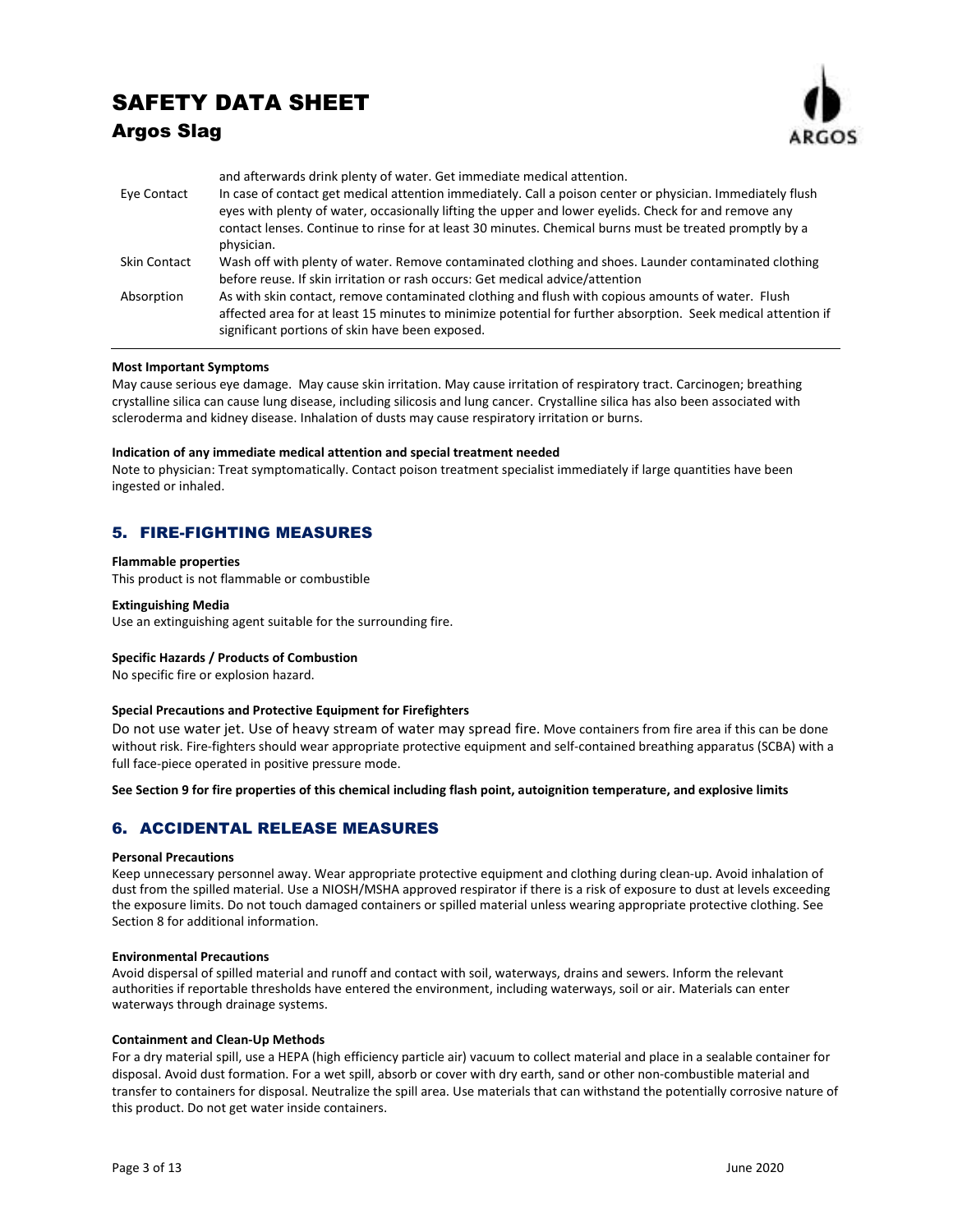

## 7. HANDLING AND STORAGE

### **Handling Precautions**

Avoid contact with eyes, skin, or clothing. This product contains quartz, which may become airborne without a visible cloud. Avoid breathing dust. Avoid creating dusty conditions. Use only with adequate ventilation to keep exposure below recommended exposure limits. Put on appropriate personal protective equipment (see Section 8). Persons with a history of skin sensitization problems should not be employed in any process in which this product is used. Avoid exposure by obtaining and following special instructions before use. Do not handle until all safety precautions have been read and understood. Keep in the original container or an approved alternative made from a compatible material and keep the container tightly closed when not in use. Empty containers retain product residue and can be hazardous. Do not reuse container.

### **Storage**

Keep container tightly closed in a dry and well-ventilated place. Avoid contact with water and moisture. Keep away from food, drink and animal feeding stuffs. Keep out of the reach of children.

## 8. EXPOSURE CONTROLS / PERSONAL PROTECTION

**Occupational Exposure Limits US. ACGIH Threshold Limit Values Components Type Value Form** 

Calcium oxide: TWA 2 mg/m3 (CAS#1305-78-8) Magnesium oxide: TWA 10 mg/m3 Inhalable fraction. (CAS#1309-48-4) Quartz: TWA 0.025 mg/m3 Respirable fraction. (CAS#14808-60-7) Gypsum: TWA 10 mg/m3 Inhalable fraction. (CAS#13397-24-5)

## **US. OSHA Table Z-1 Limits for Air Contaminants (29 CFR 1910.1000)**

**Components Type Value Form**  Calcium oxide: PEL 5 mg/m3 (CAS#1305-78-8) Magnesium oxide: PEL 15 mg/m3 Total particulate. (CAS#1309-48-4) Silica, amorphous: PEL 6 mg/m3 TWA (<1% Crystalline silica) Quartz: TWA 0.05 mg/m3 Ca. (CAS#14808-60-7) Gypsum: PEL 5 mg/m3 Respirable fraction 15 mg/m3 Total dust. (CAS#13397-24-5) Aluminum oxide: 15 mg/m<sup>3</sup> (total dust), 5 mg/m<sup>3</sup> (respirable fraction) (CAS# 1344-28-1)

## **US. OSHA Table Z-3 (29 CFR 1910.1000)**

**Components Type Value Form**  Silica, amorphous: PEL 20 mppcf TWA; (80)/ (% SiO2) mg/m3 TWA (CAS#7631-86-9) Quartz: PEL 10 mg/m3 Respirable fraction (%SiO2 + 2); 30 mg/m3 Total dust (%SiO2 + 2). (CAS#14808-60-7)

## **Canada. Alberta OELs (Occupational Health & Safety Code, Schedule 1, Table 2)**

**Components Type Value Form**  Calcium oxide: TWA 2 mg/m3 (CAS#1305-78-8) Magnesium oxide: TWA 10 mg/m3 Fume. (CAS#1309-48-4)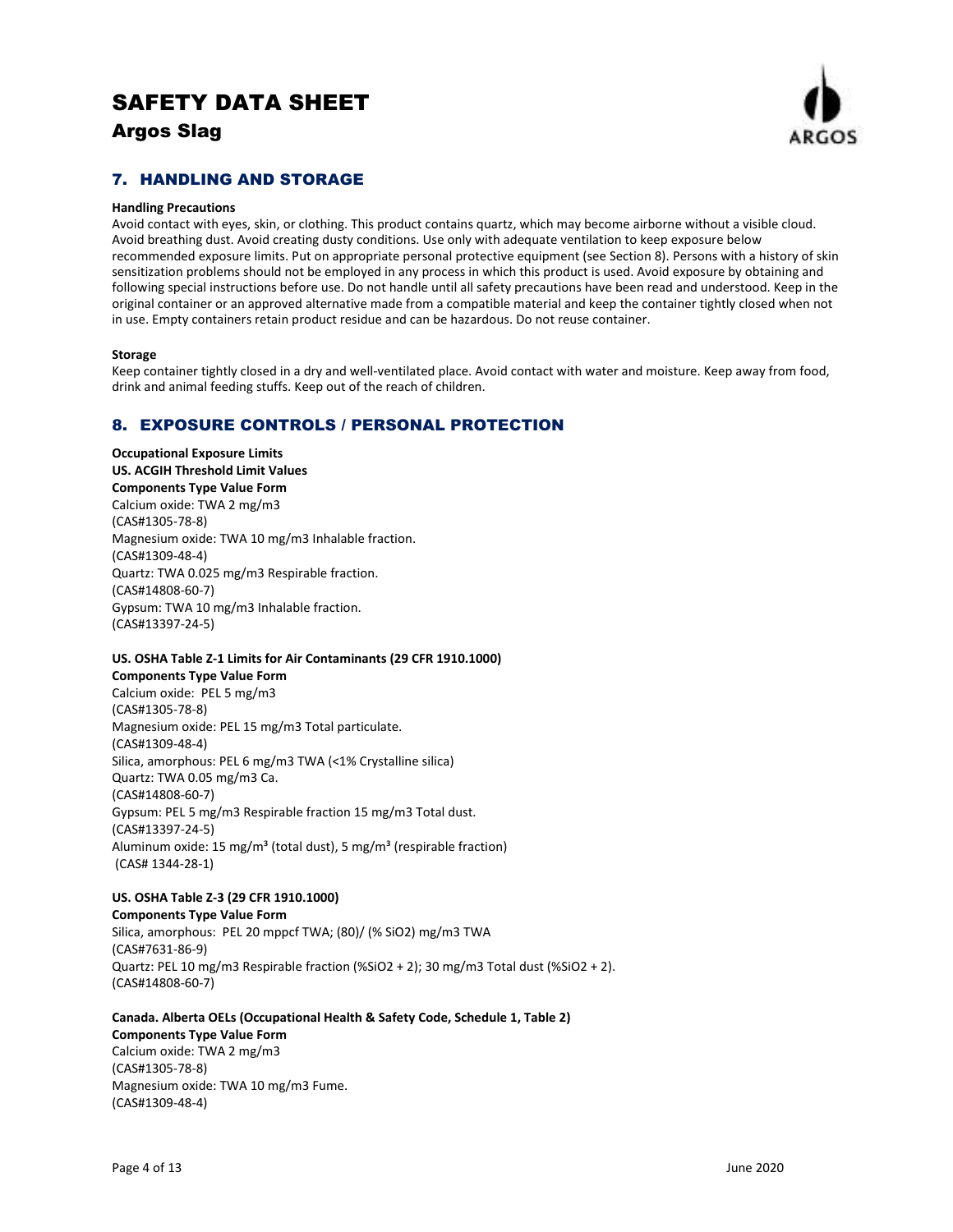

Quartz: TWA 0.025 mg/m3 Respirable fraction. (CAS#14808-60-7) Gypsum: TWA 10 mg/m3 (CAS#13397-24-5)

### **Canada. British Columbia OELs. (Occupational Exposure Limits for Chemical Substances, Occupational Health and Safety Regulation 296/97, as amended) Components Type Value Form**

Calcium oxide: TWA 2 mg/m3 (CAS#1305-78-8) Magnesium oxide: STEL 10 mg/m3 Respirable dust and/or fume, TWA 3 mg/m3 Respirable dust and/or fume, 10 mg/m3 Inhalable fume. (CAS1309-48-4) Quartz: TWA 0.025 mg/m3 Respirable fraction. (CAS#14808-60-7) Gypsum: STEL 20 mg/m3 Total dust, TWA 10 mg/m3 Inhalable (CAS#13397-24-5)

## **Canada. Ontario OELs. (Control of Exposure to Biological or Chemical Agents)**

**Components Type Value Form**  Calcium oxide: TWA 2 mg/m3 (CAS#1305-78-8) Gypsum: TWA 10 mg/m3 Inhalable fraction. (CAS#13397-24-5) Magnesium oxide: TWA 10 mg/m3 Inhalable fraction. (CAS#1309-48-4) Quartz: TWA 0.1 mg/m3 Respirable. (CAS#14808-60-7)

## **Canada. Quebec OELs. (Ministry of Labor - Regulation Respecting the Quality of the Work Environment)**

**Components Type Value Form**  Calcium oxide: TWA 2 mg/m3 (CAS#1305-78-8) Magnesium oxide: TWA 10 mg/m3 Fume. (CAS#1309-48-4) Quartz: TWA 0.1 mg/m3 Respirable fraction. (CAS#14808-60-7) Gypsum: TWA 5 mg/m3 Respirable dust, 10 mg/m3 Total dust. (CAS#13397-24-5)

## **Mexico. Occupational Exposure Limit Values**

**Components Type Value Form** 

Calcium oxide: TWA 2 mg/m3 (CAS#1305-78-8) Gypsum: TWA 10 mg/m3 (CAS#13397-24-5) Magnesium oxide: TWA 10 mg/m3 Fume. (CAS#1309-48-4) Quartz: TWA 0.025 mg/m3 (CAS#14808-60-7)

### **Engineering Controls**

Occupational exposure to nuisance dust (total and respirable) and respirable crystalline silica should be monitored and controlled. Use process enclosures, local exhaust ventilation, or other engineering controls to control airborne levels below recommended exposure limits. Ventilation should be sufficient to effectively remove and prevent buildup of any dusts or fumes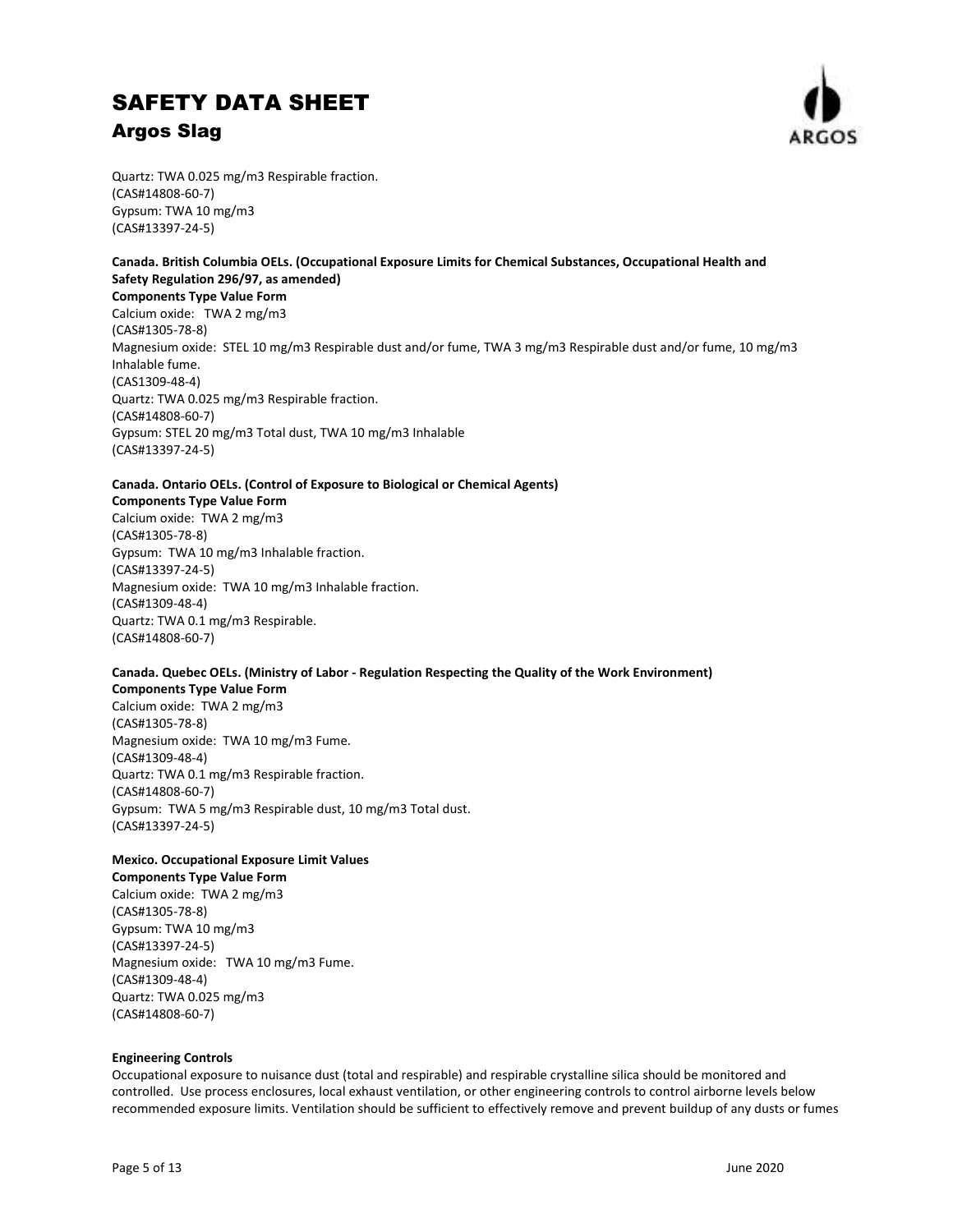

that may be generated during handling or thermal processing. If engineering measures are not sufficient to maintain concentrations of dust particulates below the Occupational Exposure Limit (OEL), suitable respiratory protection must be worn. If material is ground, cut, or used in any operation which may generate dusts, use appropriate local exhaust ventilation to keep exposures below the recommended exposure limits.

### **Personal Protective Equipment**

| <b>Exposure</b>                      | Equipment                                                                                                                                                                                                                                                                                                        |
|--------------------------------------|------------------------------------------------------------------------------------------------------------------------------------------------------------------------------------------------------------------------------------------------------------------------------------------------------------------|
| Eye / Face                           | To prevent eye contact, wear safety glasses with side shields, safety goggles or face shields. Wearing<br>contact lenses is not recommended.                                                                                                                                                                     |
| <b>Skin</b>                          | Wear chemical-resistant gloves, footwear and protective clothing appropriate for risk of exposure.<br>Contact glove manufacturer for specific information.                                                                                                                                                       |
| Respiratory                          | Wear respirator with dust filter. Use a positive-pressure air-supplied respirator if there is any potential for<br>an uncontrolled release, exposure levels are not known or any other circumstances where air-purifying<br>respirators may not provide adequate protection.                                     |
| General<br>Hygiene<br>considerations | Emergency eye wash fountains should be available in the immediate vicinity of any potential exposure.<br>Ensure adequate ventilation, especially in confined areas. When using, do not eat, drink or smoke. Wash<br>hands after handling. Handle in accordance with good industrial hygiene and safety practice. |

## 9. PHYSICAL AND CHEMICAL PROPERTIES

| Property                        | Value                          | <b>Comments</b> |
|---------------------------------|--------------------------------|-----------------|
| Appearance                      | Gray/black or brown/tan powder |                 |
| <b>Physical State</b>           | Solid                          |                 |
| Odor                            | Odorless                       |                 |
| <b>Odor Threshold</b>           | Not available                  |                 |
| pH                              | 8-10 in water                  |                 |
| Melting / Freeze Point          | Not available                  |                 |
| <b>Boiling Point And Range</b>  | > 1000 °C (1832.00 °F)         |                 |
| Flash Point                     | Not available                  |                 |
| <b>Evaporation Rate</b>         | Not available                  |                 |
| Flammability                    | Not available                  |                 |
| <b>Flammability Limits</b>      | Not available                  |                 |
| Vapor Pressure                  | Not available                  |                 |
| Vapor Density                   | Not available                  |                 |
| <b>Specific Gravity</b>         | 2.3                            |                 |
| Solubility                      | Negligible.                    |                 |
| <b>Partition Coefficient</b>    | Not available                  |                 |
| <b>Autoignition Temperature</b> | Not available                  |                 |
| Decomposition<br>Temperature    | Not available                  |                 |
| Viscosity                       | Not available                  |                 |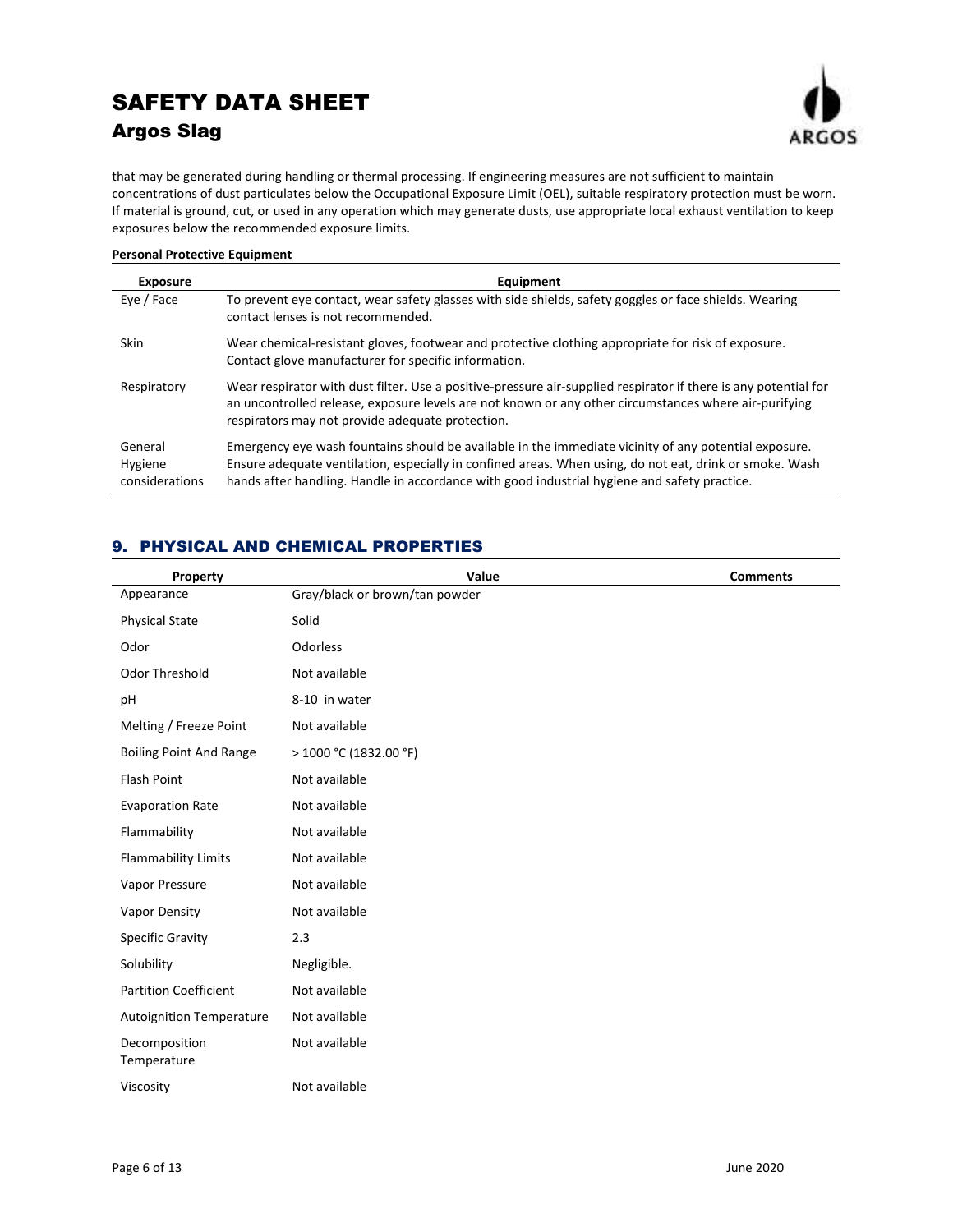# SAFETY DATA SHEET

## Argos Slag



Property **Comments Comments Value Comments** 

## 10. STABILITY AND REACTIVITY

Percent Volatiles Not available

## **Reactivity**

Not expected to occur.

## **Stability**

The product is stable under normal conditions of use, storage and transport.

## **Reactions / Polymerization**

Not expected to occur.

### **Conditions to Avoid**

Contact with incompatible materials. Exposure to moisture may affect product quality.

### **Incompatible Materials**

Strong acids, strong bases, strong oxidizers.

### **Hazardous Decomposition Products**  Oxides of iron. Metal oxides. Oxides of calcium. Silicon oxides. Oxides of aluminum. Oxides of magnesium.

## 11. TOXICOLOGICAL INFORMATION

## **Acute Toxicity (Inhalation LC50)**

Calcium oxide (CAS#1305-78-8): > 160 mg/m3 4 hr (Similar substance) Magnesium oxide (CAS#1309-48-4): No data available. Quartz (CAS#14808-60-7): No data available. Silica, amorphous (CAS# 7631-86-9): No data available. Gypsum (CAS# 13397-24-5): LC50 > 3.26 mg/L air (inhalation, dust, 4 h) Aluminum Oxide (CAS# 1344-28-1): > 2.3 mg/l (rat, 4h) Slags, ferrous metal, blast furnace (CAS# 65996-69-2): LC50 > 5.235 mg/L (rat, 4h, dust)

## **Acute Toxicity (Oral LC50)**

Calcium oxide (CAS#1305-78-8): LD50> 2000 mg/kg (rat) Magnesium oxide (CAS#1309-48-4): LD50 3870 mg/kg (rat) Quartz (CAS#14808-60-7): LD50 500 mg/kg (rat) Silica, amorphous (CAS# 7631-86-9): > 5000 mg/kg (rat) Gypsum (CAS# 13397-24-5): LD50 > 2000 mg/kg bw (rat) Aluminum Oxide (CAS# 1344-28-1): > 15900 mg/kg (rat) Slags, ferrous metal, blast furnace (CAS# 65996-69-2): > 2000 mg/kg (rat)

## **Acute Toxicity (Dermal LC50)**

Calcium oxide (CAS#1305-78-8): LD50 > 5000 mg/kg (rabbit)(similar substance) Magnesium oxide (CAS#1309-48-4): No data available. Quartz (CAS#14808-60-7): No data available. Silica, amorphous (CAS# 7631-86-9): ): > 5000 mg/kg (rat) Gypsum (CAS# 13397-24-5): No data available Aluminum Oxide (CAS# 1344-28-1): No data available. Slags, ferrous metal, blast furnace (CAS# 65996-69-2): > 4000 mg/kg (rat)

## **Skin Corrosion/Irritation:**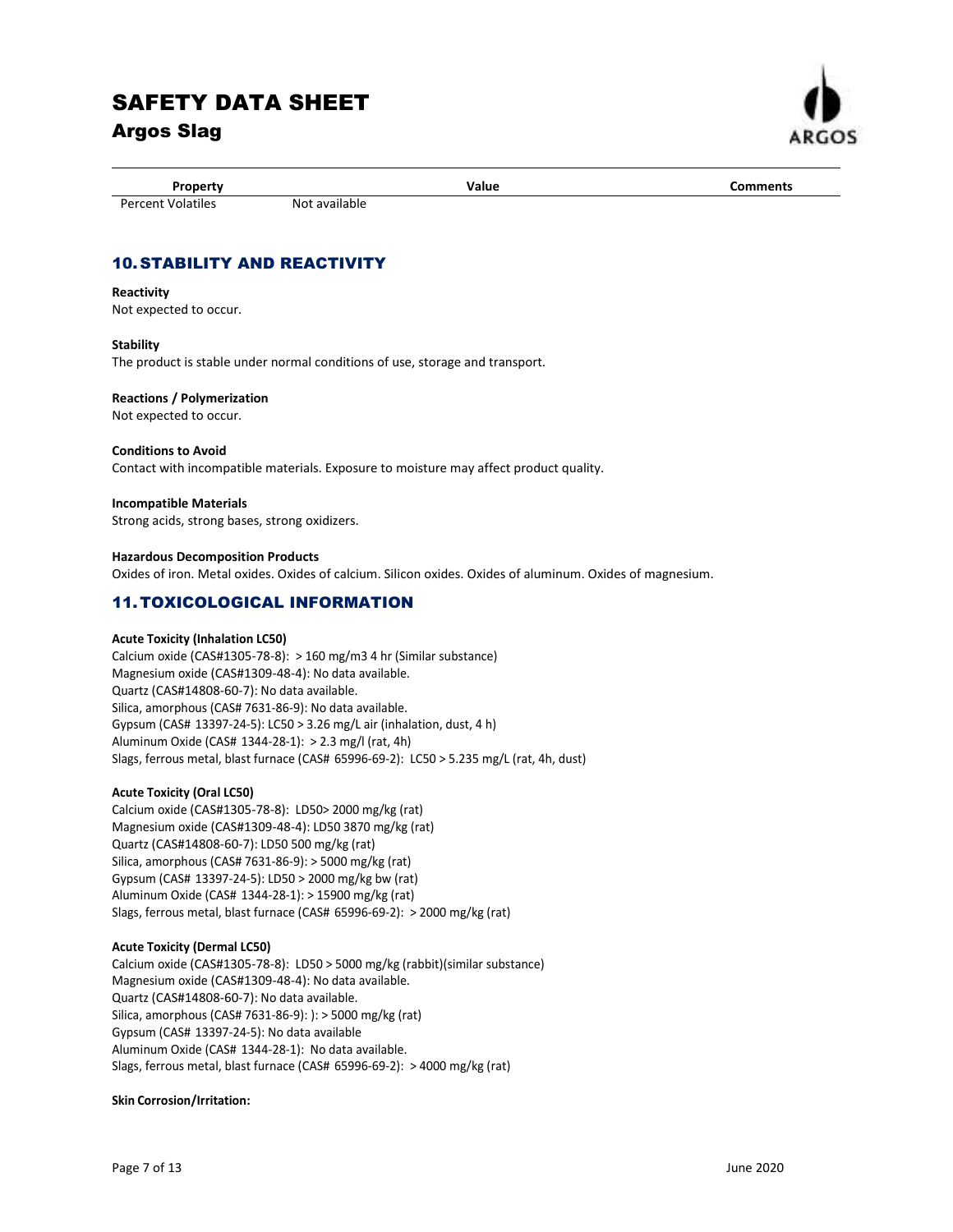

Causes skin irritation. May cause serious burns in the presence of moisture.

#### **Serious Eye Damage/ Irritation**:

Causes serious eye damage. May cause burns in the presence of moisture.

#### **Respiratory or Skin Sensitization:**

May cause respiratory irritation.

#### **Germ Cell Mutagenicity**:

No data available.

#### **Carcinogenicity:**

May cause cancer.

#### **ACGIH Carcinogens**

Magnesium oxide (CAS 1309-48-4): A4 Not classifiable as a human carcinogen. Quartz (CAS 14808-60-7): A2 Suspected human carcinogen.

#### **IARC Monographs. Overall Evaluation of Carcinogenicity**

Quartz (CAS 14808-60-7): 1 Carcinogenic to humans. Silica, amorphous (7631-86-9): 3 Not classifiable as to carcinogenicity to humans.

### **US NTP Report on Carcinogens: Known carcinogen**

Quartz (CAS 14808-60-7): Known To Be Human Carcinogen.

**US OSHA Specifically Regulated Substances: Cancer hazard**  No data available.

**Teratogenicity:** No data available

**Specific Target Organ Toxicity (Repeated Exposure):** Quartz (CAS #14808-60-7): Category 1, route of exposure: inhalation, target organs: respiratory tract and organs.

**Specific Target Organ Toxicity (Single Exposure):** Calcium oxide, Magnesium oxide; Category 3, route of exposure: inhalation and skin contact, target organs: Respiratory tract irritation, skin irritation.

**Aspiration Hazard:** No data available.

**Potential Health Effects:** Causes serious eye damage. May cause respiratory irritation. Causes skin irritation. Ingestion is likely to be harmful or have adverse effects.

**Chronic effects:** Respirable crystalline silica (quartz) can cause silicosis, a fibrosis (scarring) of the lungs. Some studies show excess numbers of cases of scleroderma, connective tissue disorders, lupus, rheumatoid arthritis, chronic kidney diseases and end-stage kidney disease in workers exposed to respirable crystalline silica. Occupational exposure to respirable dust and respirable crystalline silica should be monitored and controlled. Danger of serious damage to health by prolonged exposure.

Crystalline silica is considered a hazard by inhalation. IARC has classified crystalline silica as a Group 1 substance, carcinogenic to humans. This classification is based on the findings of laboratory animal studies (inhalation and implantation) and epidemiology studies that were considered sufficient for carcinogenicity. Excessive exposure to crystalline silica can cause silicosis, a non-cancerous lung disease. Repeated or prolonged inhalation of dust may lead to chronic respiratory irritation. Causes damage to organs through prolonged or repeated exposure.

## 12. ECOLOGICAL INFORMATION

**Toxicity:**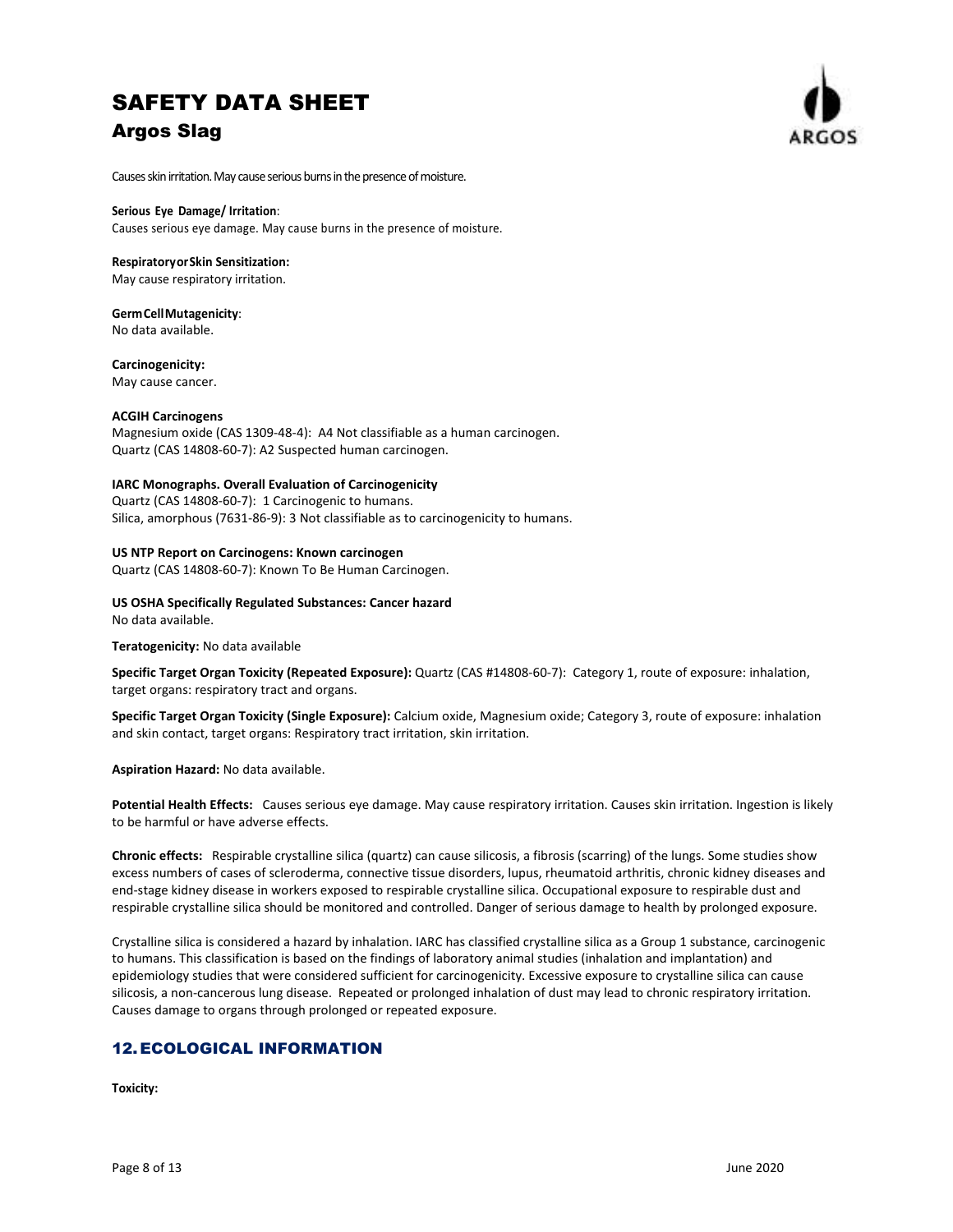

|                                                   | Data for component: Slags, ferrous metal, blast furnace (CAS# 65996-69-2)                       |
|---------------------------------------------------|-------------------------------------------------------------------------------------------------|
| <b>Aquatic Toxicity-Acute</b>                     | Leuciscus idus 96 hr LC50 > 1000 mg/L                                                           |
|                                                   | Daphnia magna 48 hr EC50 > 1000 mg/L                                                            |
|                                                   | Scenedesmus subspicatus 72 hr IC50 > 100 g/L                                                    |
| <b>Aquatic Toxicity- Chronic</b>                  | Daphnia magna 21 days NOEC = 1563 mg/L                                                          |
| Data for Component: Gypsum (CAS#13397-24-5)       |                                                                                                 |
| <b>Aquatic Toxicity-Acute</b>                     | LC50 > 1970 mg/l (Exposure time: 96h - Species: Fathead minnow (Pimephales promelas))           |
| Data for Component: Calcium oxide (CAS#1305-78-8) |                                                                                                 |
| Aquatic Toxicity-Acute                            | Cyprinus carpio 96 hr LC50 = 1070 mg/L                                                          |
| <b>Aquatic Toxicity- Chronic</b>                  | Tilapia nilotica 46 days NOEC = 100 mg/L                                                        |
| Data for Component: Quartz (CAS#14808-60-7)       |                                                                                                 |
| Aquatic Toxicity - Acute                          | Daphnia magna 24 hr LL50 > 10000 mg/L;                                                          |
|                                                   | Danio rerio 96 hr LL0 = 10000 mg/L                                                              |
|                                                   | Desmodesmus subspicatus 72 hr EC50 > 14 mg/L (similar substance)                                |
| Aquatic Toxicity - Chronic                        | No data available.                                                                              |
|                                                   | Data for Component: Magnesium Oxide (CAS# 1309-48-4)                                            |
| <b>Aquatic Toxicity-Acute</b>                     | Daphnia magna 48 hr Mortality = 129.9 mg/L                                                      |
| <b>Aquatic Toxicity- Chronic</b>                  | No data available.                                                                              |
|                                                   | Data for Component: Silica, amorphous (CAS# 7631-86-9)                                          |
| <b>Aquatic Toxicity-Acute</b>                     | Brachydanio rerio 96 h LC50 = 5000 mg/L                                                         |
|                                                   | Ceriodaphnia dubia 48 h EC50 = 7600 mg/L                                                        |
|                                                   | Selenastrum capricornutum 72 h EC50 = 440 mg/L                                                  |
| <b>Aquatic Toxicity- Chronic</b>                  | No data available.                                                                              |
|                                                   | Data for Component: Aluminum Oxide (CAS# 1344-28-1)                                             |
| <b>Aquatic Toxicity-Acute</b>                     | No data available.                                                                              |
| <b>Aquatic Toxicity- Chronic</b>                  | No data available.                                                                              |
|                                                   | Persistence and Degradation: Argos Slag may cause long-term adverse effects in the environment. |

**Bioaccumulative Potential**: No data available. **Mobility in Soil**: No data available. **Other Adverse Effects**: No data available.

**Other Information:** No data available.

## 13.DISPOSAL CONSIDERATIONS

The generation of waste should be avoided or minimized wherever possible. Disposal of this product, solutions and any byproducts should comply with the requirements of environmental protection and waste disposal legislation and any regional local authority requirements. Dispose of surplus and non-recyclable products via a licensed waste disposal contractor. Untreated waste should not be released to the sewer unless fully compliant with the requirements of all authorities with jurisdiction. Waste packaging should be recycled. Incineration or landfill should only be considered when recycling is not feasible. This material and its container must be disposed of in a safe manner. Care should be taken when handling empty containers that have not been cleaned or rinsed out. Empty containers or liners may retain some product residues. Avoid dispersal of spilled material and runoff, and contact with soil, waterways, drains and sewers.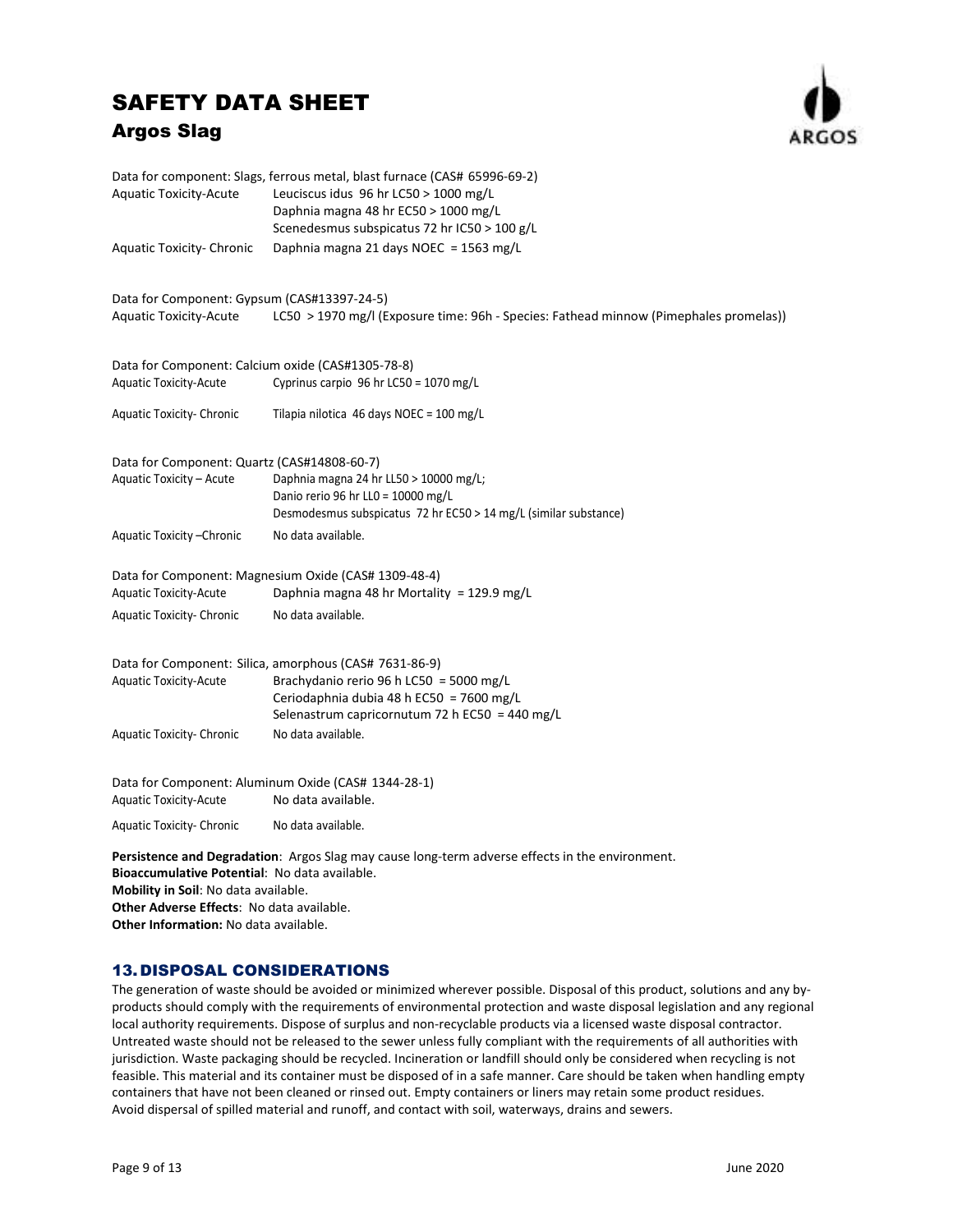

## 14. TRANSPORT INFORMATION

| Not regulated |
|---------------|
| Not available |
| Not available |
| Not available |
| Not available |
| Not available |
|               |
| Not regulated |
| Not available |
| Not available |
| Not available |
| Not available |
| Not available |
|               |
| Not regulated |
| Not available |
| Not available |
| Not available |
| Not available |
| Not available |
|               |
| Not regulated |
| Not available |
| Not available |
| Not available |
| Not available |
|               |

Marine Pollutant Not available

## 15.REGULATORY INFORMATION

### **OSHA Hazard Communication Standard**

This product is a "Hazardous Chemical" as defined by the OSHA Hazard Communication Standard, 29 CFR 1910.1200.

### **U.S. Federal, State, and Local Regulatory Information**

**U.S. Toxic Substances Control Act**  All components are on the U.S. EPA TSCA Inventory List. TSCA Section 12(b) Export Notification (40 CFR 707, Subpt. D): Annual Export Notification required.

### **CERCLA/ SARA Section 313- Supplier Notification**

Aluminum oxide (CAS#1344-28-1) : 1.0 % de minimis concentration (fibrous forms)

**Clean Air Act Section 602: Class I Substances** — Not listed **Clean Air Act Section 602: Class II Substances** — Not listed **DEA List I Chemicals: (Precursor Chemicals)** — Not listed **DEA List II Chemicals: (Essential Chemicals)** — Not listed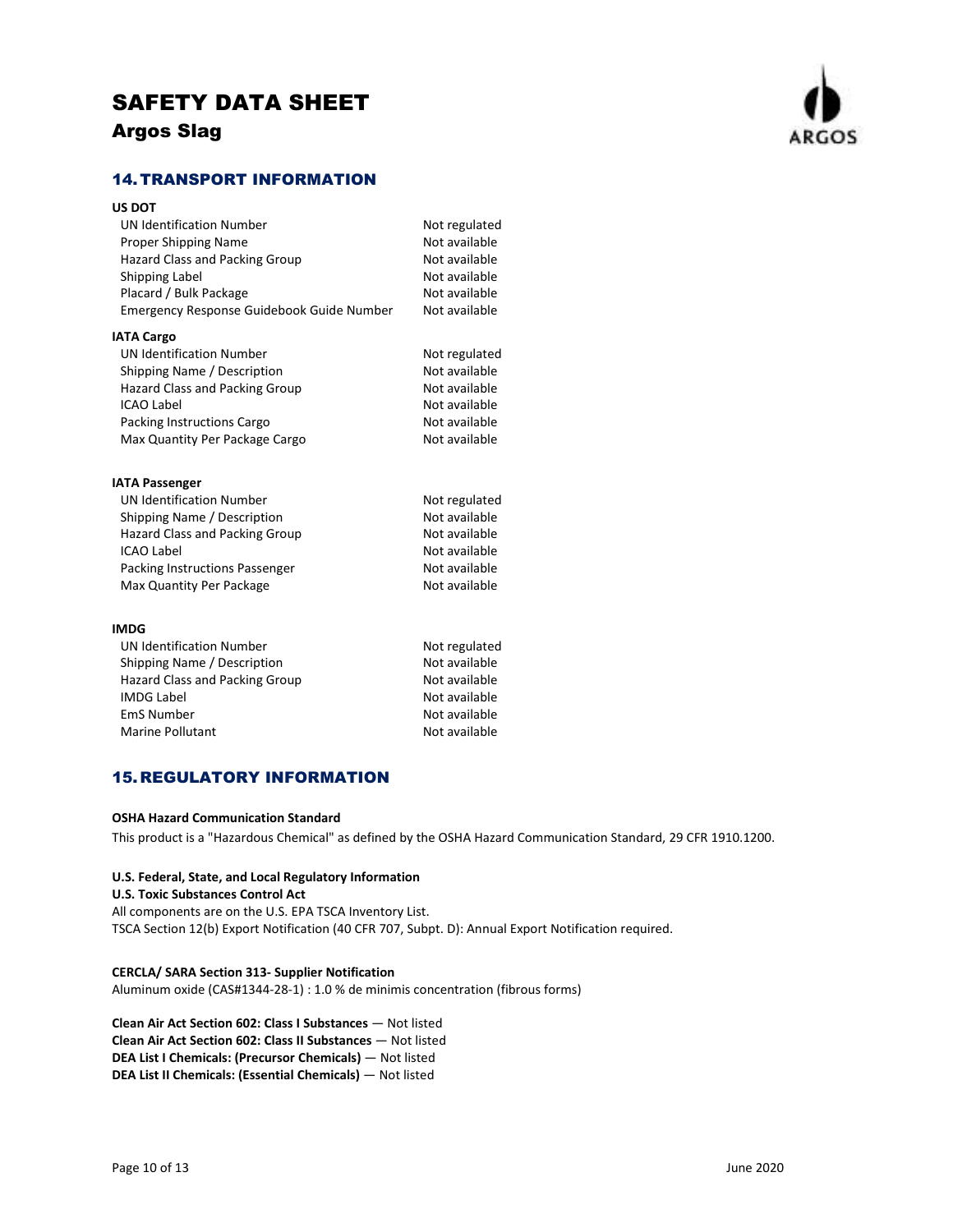

## **Superfund Amendments and Reauthorization Act of 1986 Title III (Emergency Planning and Community Right-to-Know Act of**

**1986) Sections 311 and 312**  Immediate Hazard (Acute )- Yes Delayed Hazard (Chronic) - Yes Fire Hazard - No Pressure Hazard - No Reactivity Hazard - No

### **Section 302 extremely hazardous substance (40 CRF 355, Appendix A)-**No **Drug Enforcement Administration (DEA) (21 CFR1308.11-15)**-Not controlled

**State regulations** WARNING: This product contains chemical(s) known to the State of California to cause cancer. **US - California Hazardous Substances (Director's):** Calcium oxide (CAS 1305-78-8) Magnesium oxide (CAS 1309-48-4) **US - California Proposition 65 - Carcinogens & Reproductive Toxicity (CRT):** Quartz (CAS 14808-60-7) **US - California Proposition 65 - CRT: Listed date/Carcinogenic substance**  Quartz (CAS 14808-60-7) Listed: October 1, 1988 Carcinogenic. **US - Massachusetts RTK - Substance: Listed substance**  Calcium oxide (CAS 1305-78-8) Gypsum (CAS 13397-24-5) Magnesium oxide (CAS 1309-48-4) Quartz (CAS 14808-60-7) Silica, amorphous (CAS 7631-86-9) Aluminum oxide (CAS 1344-28-1)

## **US - New Jersey RTK - Substances: Listed substance**

Calcium oxide (CAS 1305-78-8) Gypsum (CAS 13397-24-5) Magnesium oxide (CAS 1309-48-4) Quartz (CAS 14808-60-7) Silica, amorphous ( CAS 7631-86-9) Aluminum oxide (CAS 1344-28-1)

## **US - Pennsylvania RTK - Hazardous Substances: Listed substance**

Calcium oxide (CAS 1305-78-8) Gypsum (CAS 13397-24-5) Magnesium oxide (CAS 1309-48-4) Quartz (CAS 14808-60-7) ) Silica, amorphous (CAS 7631-86-9) Aluminum oxide (CAS 1344-28-1)

## **Canadian Regulatory Information**

This product has been classified in accordance with the hazard criteria of the CPR and the MSDS contains all the information required by the CPR.

**WHMIS status** Controlled

**WHMIS classification** D2A - Other Toxic Effects-VERY TOXIC

E – Corrosive

**WHMIS labeling** 

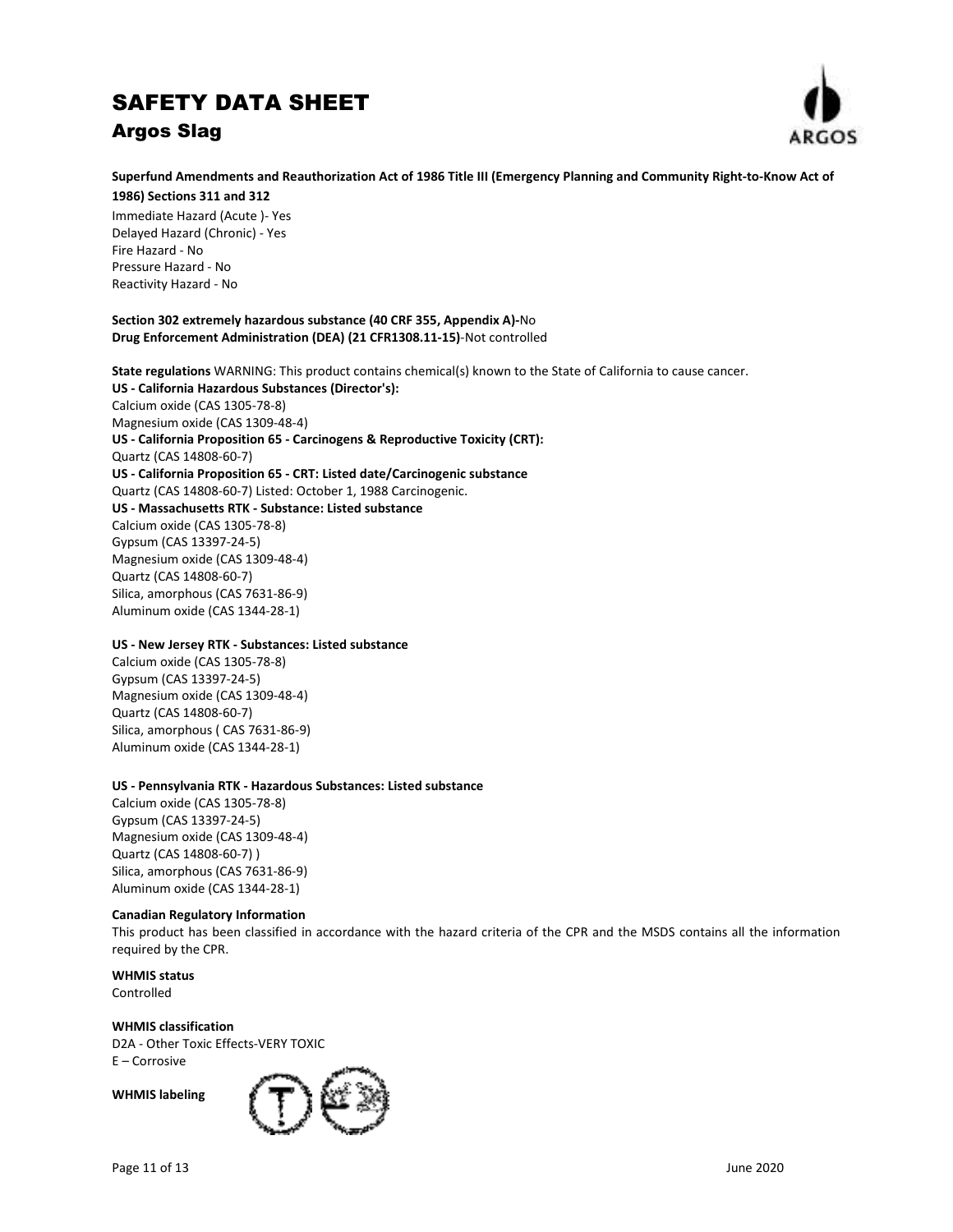

| <b>Inventory status</b>     | Country(s) or region Inventory name    | On inventory (yes/no)* |
|-----------------------------|----------------------------------------|------------------------|
| Australia                   | Australian Inventory of Chemical       | <b>Yes</b>             |
|                             | Substances (AICS)                      |                        |
| Canada                      | Domestic Substances List (DSL)         | <b>Yes</b>             |
| Canada                      | Non-Domestic Substances List (NDSL)    | Yes                    |
| China                       | Inventory of Existing<br>Chemical      | Yes                    |
|                             | Substances in China (IECSC)            |                        |
|                             | Inventory of<br>Existing<br>European   | Yes                    |
| Europe                      | Chemical<br>Commercial<br>Substances   |                        |
|                             | (EINECS)                               |                        |
| Europe                      | European List of Notified Chemical     | No.                    |
|                             | Substances (ELINCS)                    |                        |
| Japan                       | Inventory of Existing and New Chemical | Yes                    |
|                             | Substances (ENCS)                      |                        |
| Korea                       | Existing Chemicals List (ECL)          | <b>Yes</b>             |
| New Zealand                 | New Zealand Inventory                  | Yes                    |
| <b>Philippines</b>          | Philippine Inventory of Chemicals and  | Yes                    |
|                             | <b>Chemical Substances (PICCS)</b>     |                        |
| United States & Puerto Rico | Toxic Substances Control Act (TSCA)    | Yes                    |
|                             | Inventory                              |                        |

*\*A "Yes" indicates that all components of this product comply with the inventory requirements administered by the governing country(s)* 

## 16. OTHER INFORMATION

### **Further information** A HMIS® Health rating including an \* indicates a chronic hazard **HMIS® ratings**  Health: 3\* Flammability: 0 Physical hazard: 1

### **NFPA ratings**

Health: 3 Flammability: 0 Instability: 0

| Version:          | 15 June 2020 |
|-------------------|--------------|
| Issue Date:       | 01 Nov 2016  |
| Prior Issue Date: | 21 Mar 2016  |

#### **Description of Revisions**

Revised Section 8 for Quartz (CAS#14808-60-7). Changed contact information.

### **Notice to reader**

SELLER MAKES NO WARRANTY, EXPRESS OR IMPLIED, CONCERNING THE PRODUCT OR THE MERCHANTABILITY OR FITNESS THEREOF FOR ANY PURPOSE OR CONCERNING THE ACCURACY OF ANY INFORMATION PROVIDED BY **(Name of Company)**, except that the product shall conform to contracted specifications. The information provided herein was believed by the **(Name of Company)** to be accurate at the time of preparation or prepared from sources believed to be reliable, but it is the responsibility of the user to investigate and understand other pertinent sources of information to comply with all laws and procedures applicable to the safe handling and use of product and to determine the suitability of the product for its intended